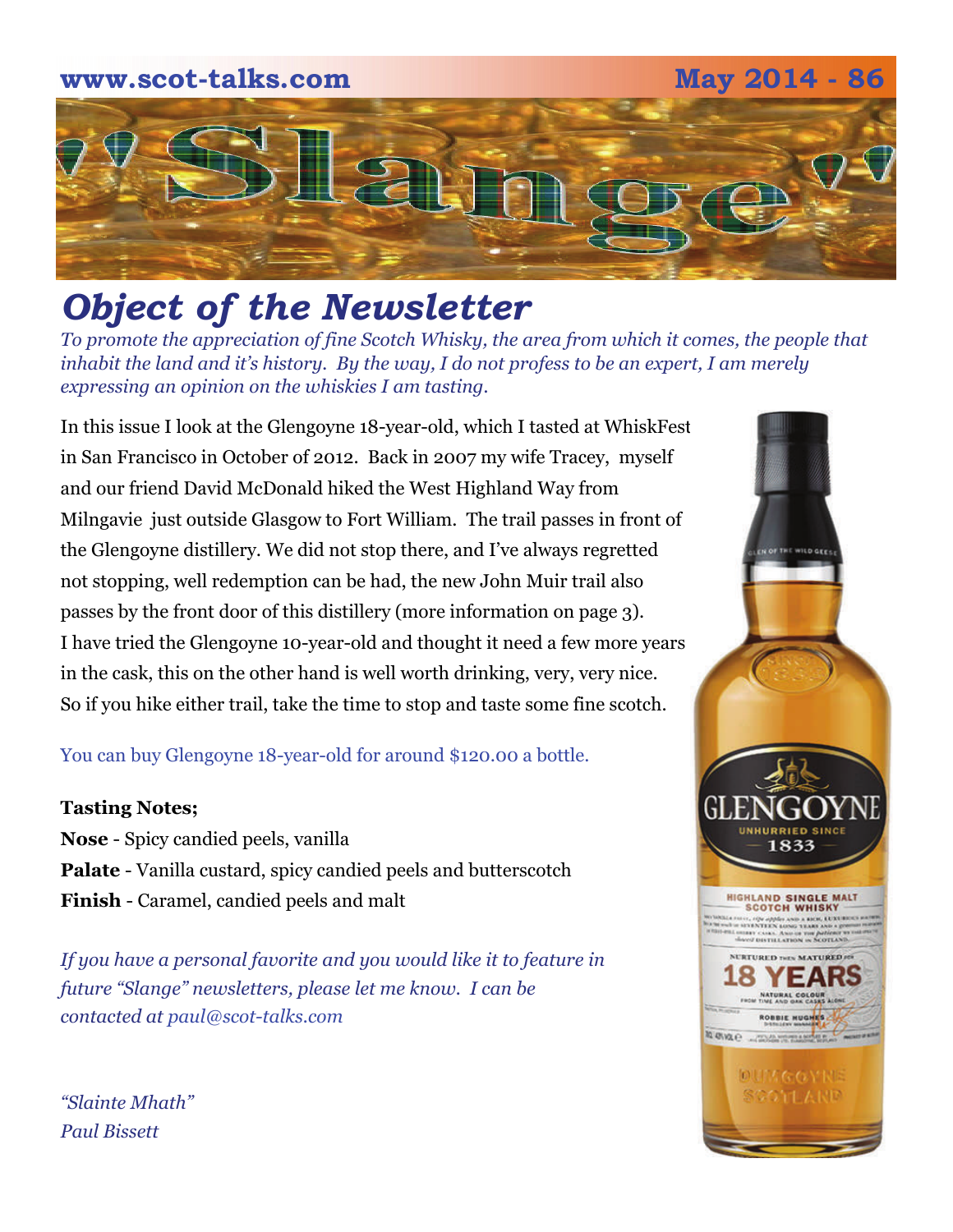# **www.scot-talks.com May 2014 - 86** 2

### **John Muir way opens across central Scotland**

A new walking route stretching more than 100 miles across central Scotland was officially opened in April, celebrating the legacy of John Muir.

The naturalist was born in Scotland in 1838, but migrated to the United States of America at the age of 11, becoming a popular environmental campaigner and helping to establish national parks and conservation areas.

The John Muir Way runs 134 miles (215km) between Helensburgh on the West Coast, past Loch Lomond and through Falkirk, Linlithgow, Edinburgh and North Berwick, to his birthplace in Dunbar.

First Minister Alex Salmond will officially open the route in Dunbar on the 21st of April 2014 amid a celebration of Muir's legacy with a host of street performances and community events.

The path can be used by walkers, cyclists and even horse riders, and takes in coastal scenery, wildlife sites historic buildings such as Linlithgow Palace, Blackness Castle and popular tourist attractions like the Falkirk Wheel.

The route is marked with signs, there are also websites, such as http:// www.walkhighlands.co.uk/john-muir-way.shtml, a book, leaflets and a map have been created to give people the information they need to complete all or part of the trail.



Blackness castle (where I played as a child), with the Forth Road Bridge and the Forth Rail Bridge behind. All of which you walk past on the new John Muir trail.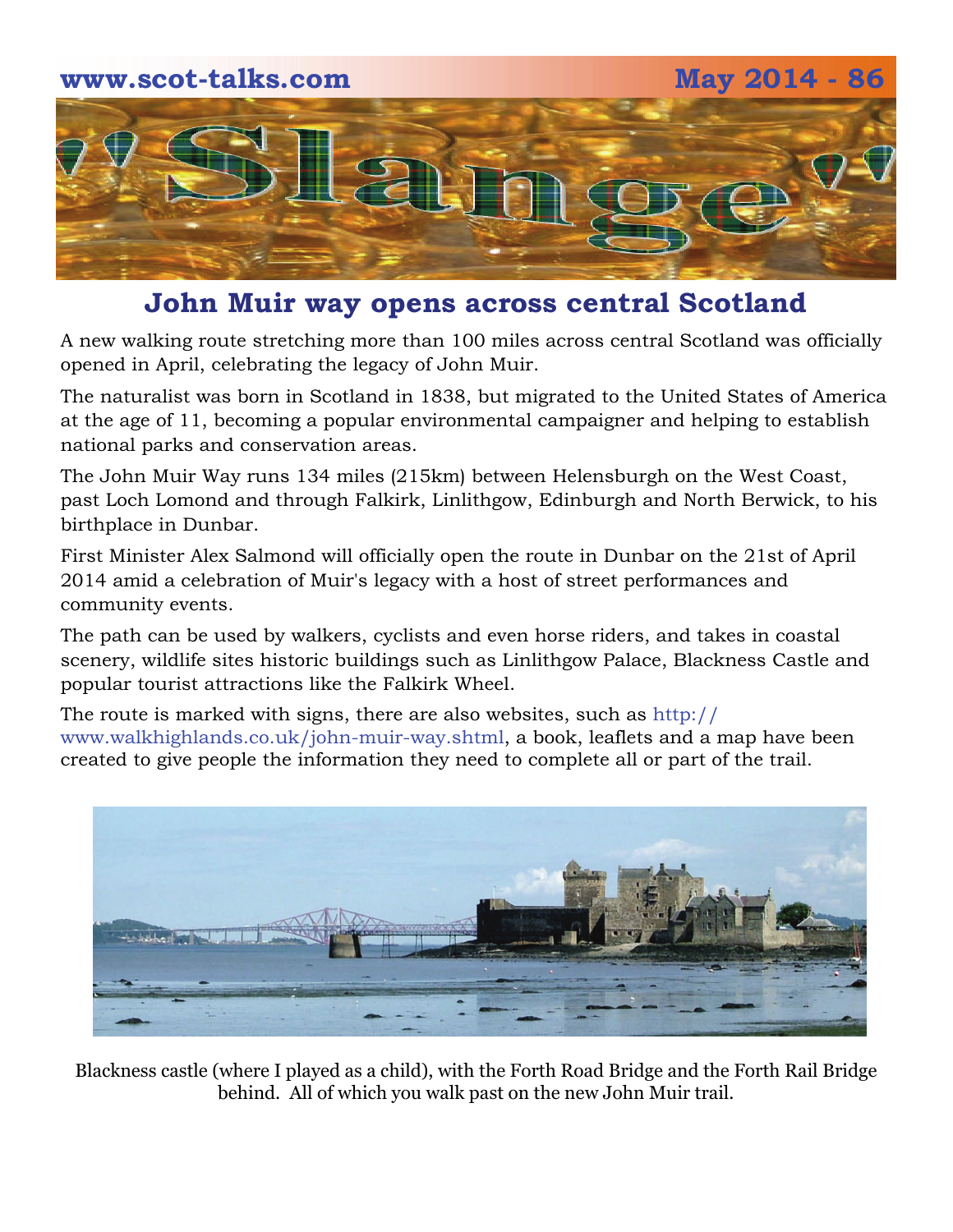

Below is a simple guide to help you choose your single malt Whisky, and the flavor notes you should expect from it. Being Scottish I recommend you find a likely candidate and try it in a bar before buying the whole bottle. With each issue of the newsletter I will add in another Whisky to the flavor map. This Issue; Glengoyne 18-year-old. For more information go to http://www.glengoyne.com/our-whisky

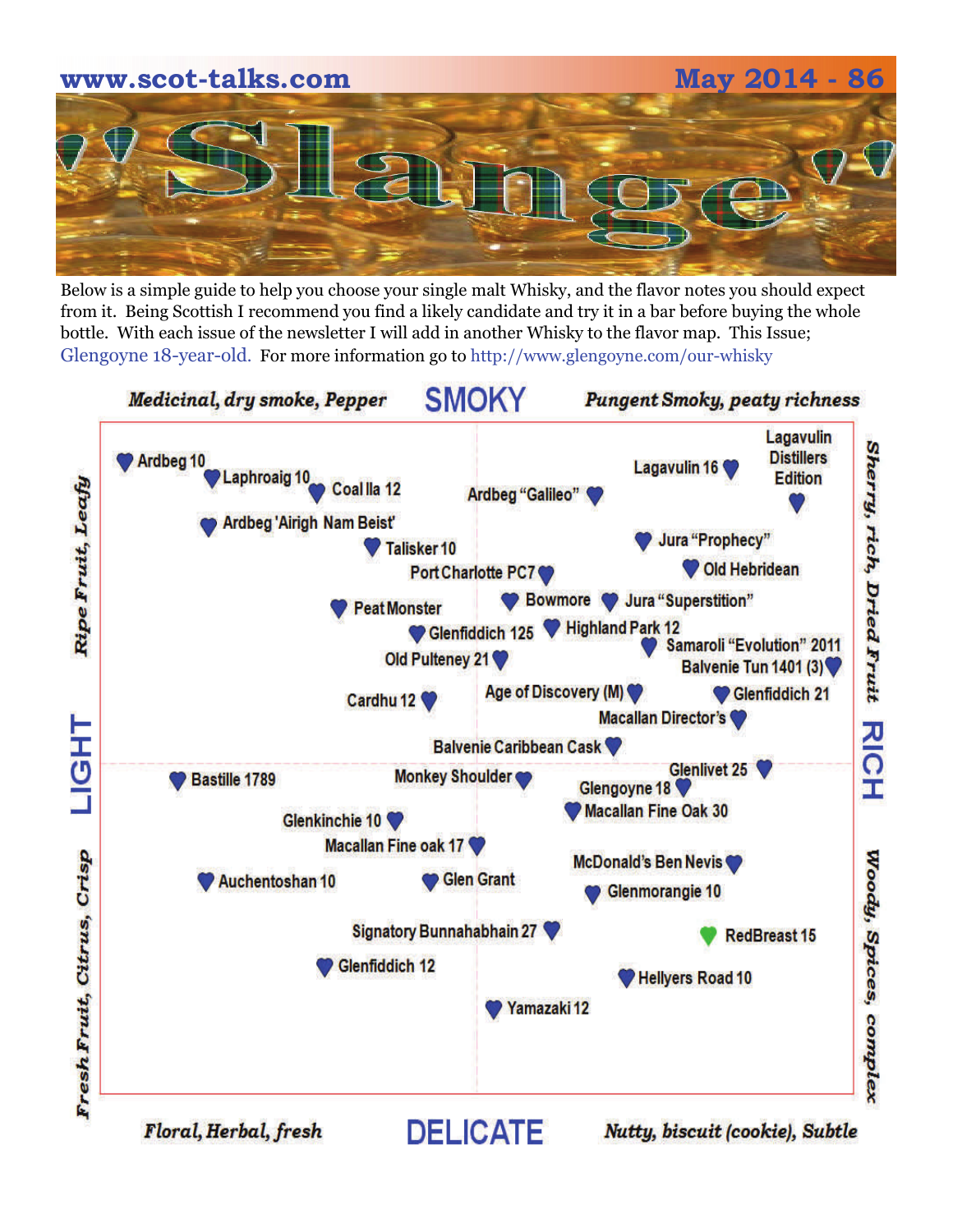

## **Scotland's Great hiking Trails**

www.walkhighlands.co.uk/long-distance-routes.shtml

| <b>Scotland's Great Trails</b>             | Length            | Completed  | Thurso<br>Satellite<br>Map                                                                                                             |
|--------------------------------------------|-------------------|------------|----------------------------------------------------------------------------------------------------------------------------------------|
| Annandale Way                              | 88km              | m          | $\epsilon$<br>$\rightarrow$                                                                                                            |
| <b>Ayrshire Coastal Path</b>               | <b>147km</b>      | П          |                                                                                                                                        |
| <b>Berwickshire Coastal Path</b>           | 48km              | П          | Stornoway                                                                                                                              |
|                                            | 107 <sub>km</sub> |            |                                                                                                                                        |
| <b>Borders Abbeys Way</b>                  | 104km             | 厂          |                                                                                                                                        |
| Cateran Trail                              | 63km              | П<br>п     |                                                                                                                                        |
| Clyde Walkway                              |                   |            | Fraserburg                                                                                                                             |
| Dava Way                                   | 38km              | $\Box$     | Nairn<br>Peter<br><b>Inverness</b>                                                                                                     |
| <b>Fife Coastal Path</b>                   | <b>183km</b>      | 厂          |                                                                                                                                        |
| Formartine and Buchan Way                  | 86km              | $\Box$     | Inverurie                                                                                                                              |
| Forth & Clyde and Union Canals             | 101 <sub>km</sub> | П          | Aberdeen                                                                                                                               |
| <b>Great Glen Way</b>                      | <b>117km</b>      | $\Box$     | Cairngorms<br>cottand<br><b>National Park</b>                                                                                          |
| John Muir Way                              | 73 <sub>km</sub>  | <b>TO</b>  | Stonehaven<br>Authority                                                                                                                |
| Kintyre Way                                | <b>140km</b>      | $\Box$     | Fort William                                                                                                                           |
| <b>Moray Coast Trail</b>                   | 72km              | п          | Montrose                                                                                                                               |
| <b>River Ayr Way</b>                       | 65km              | $\Box$     | Forfar<br>- Arbroath                                                                                                                   |
| Rob Roy Way                                | <b>128km</b>      | $\Box$     | Oban<br>Perth<br><b>Dunde</b>                                                                                                          |
| Southern Upland Way                        | 338km             | $\Box$     | mond and<br>ossach                                                                                                                     |
| Speyside Way                               | <b>106km</b>      | П          | Glenrothes<br>$\mathsf{val}\, \mathsf{P}$                                                                                              |
| St Cuthbert's Way                          | <b>100km</b>      | $\Box$     | Kirkcaldy<br>Dunfermline                                                                                                               |
| Three Lochs Way                            | 53 <sub>km</sub>  | <b>TAS</b> | Greenock o<br>Glasgow<br>Edinburgh                                                                                                     |
| <b>West Highland Way</b>                   | <b>151km</b>      | П          | <b>DEast Kilbride</b>                                                                                                                  |
| West Island Way                            | 48km              | n          |                                                                                                                                        |
| <b>Other Long Distance Walks</b>           | Length            | Completed  | Kilmarnock<br>the moenand<br>National Park                                                                                             |
| Cowal Way                                  | 90 <sub>km</sub>  | <b>For</b> |                                                                                                                                        |
| <b>East Highland Way</b>                   | <b>128km</b>      | $\Box$     | Coleraine<br>Dumfrie United                                                                                                            |
| <b>Skye Trail</b>                          | <b>128km</b>      | $\Box$     | ndonderry /                                                                                                                            |
| <b>Cape Wrath Trail</b>                    | 378km             |            | <b>ITY</b><br>Kingdom<br>Ballymena                                                                                                     |
| Scottish National Trail (not shown on map) | 864 <sub>km</sub> | Own page   | $c$ rn<br>0.55h<br><b>Rannor</b><br><b>Marynorto</b><br>Map data @2014 GeoBasis-DE/BKG (@2009), Google Werms of Use Report a map error |

Scotland's Great Trails are nationally promoted long distance routes. They provide superb opportunities to get out there on foot to discover and explore some of the best of Scotland's

landscape and wildlife. The trails vary greatly in character, from sections of the Clyde Walkway through the centre of the city of Glasgow to the mountain grandeur revealed by the ever popular West Highland Way.

What the Great Trails share is that all are continuous waymarked routes, largely off-road, with the potential for multi-day journeys on foot. All offer a rewarding experience and a chance to appreciate the natural, cultural and historic interest through which they pass. Whilst some of the trails are usually walked in a single holiday, others have good public transport links to each section allowing easy access and enabling you to walk them a stage at a time. Walkhighlands would like to acknowledge the support of Scottish Natural Heritage for its help with the funding of our guides to some of the above routes.